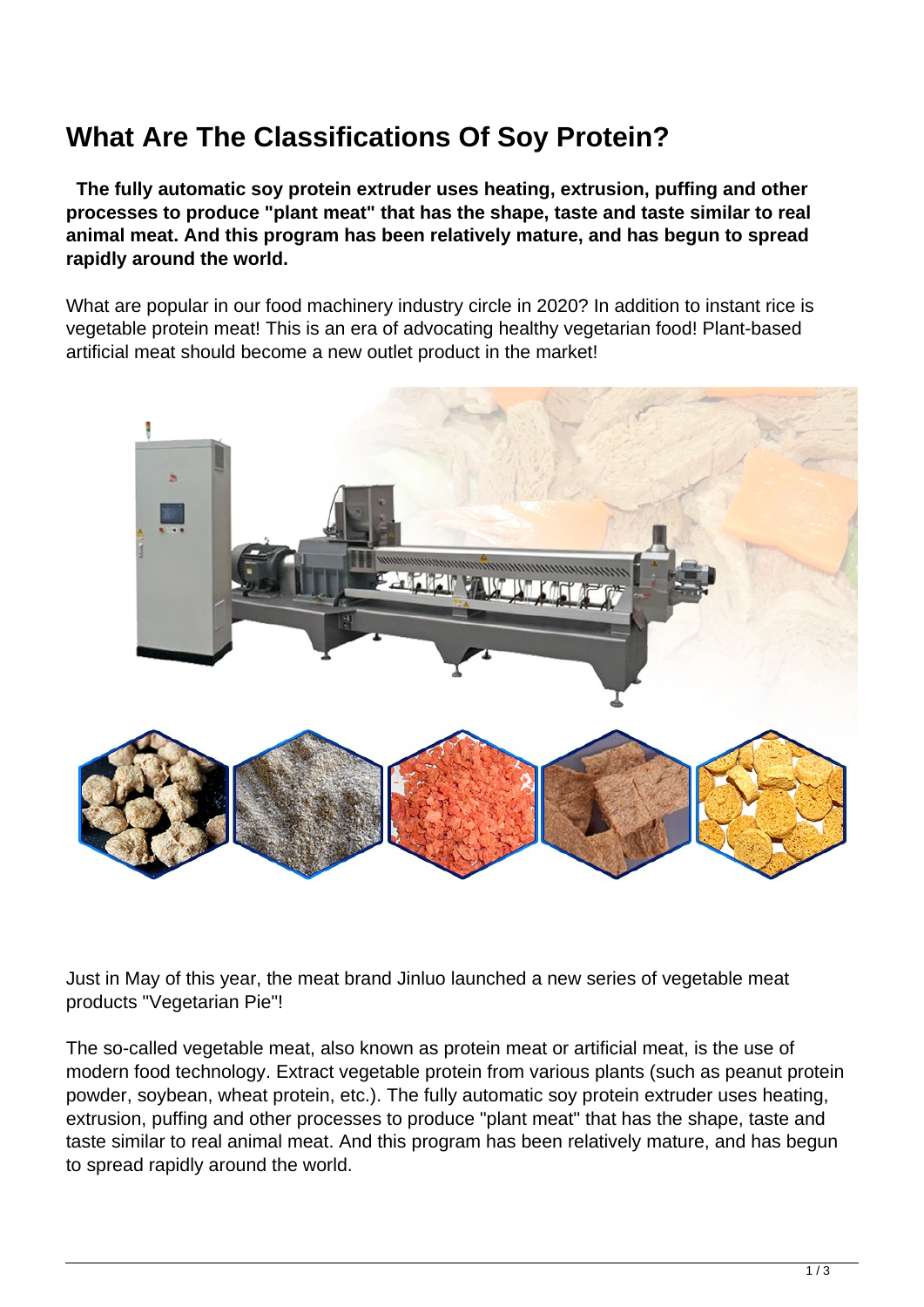

The classification and application range of vegetable protein meat is very wide. From the perspective of our Shandong Loyal company in the machinery industry, it can be divided into: tissue protein, drawing protein and high humidity protein! From the perspective of application customers, vegetable meat can be used for vegetarian dumplings, vegetarian burgers, vegetarian steaks, hot pot meatballs, ham sausages and other vegetarian meat products you might not think of!